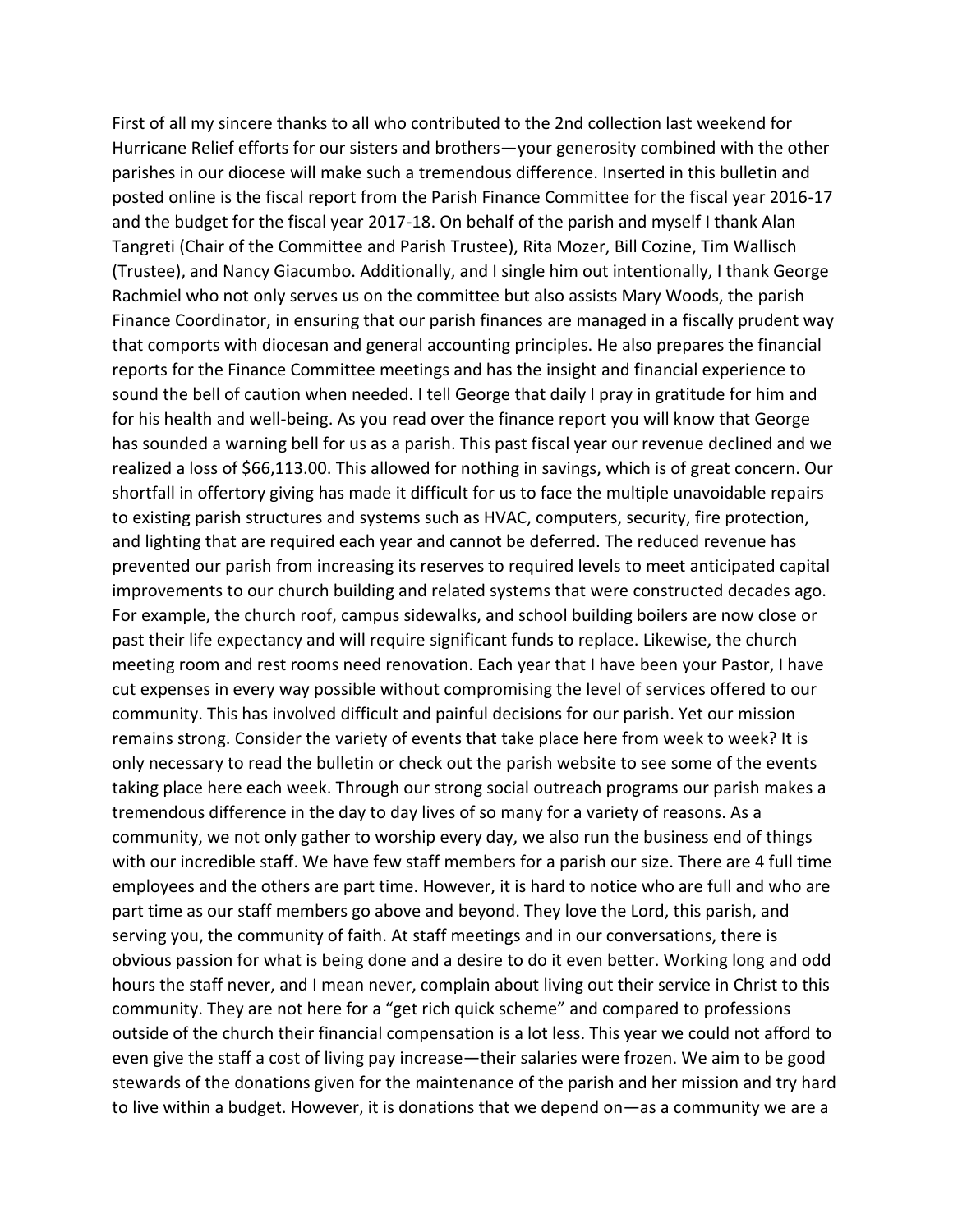charity, a not for profit organization—and our budget estimates the costs of 'running' the parish which is shared with you so that you will understand why I need your help. The Finance Committee has approved a 2017-18 budget that reflects an increase in offertory revenue by 4%. Sustained and consistent increased offertory giving is the key to enhancing our financial stability and growth and to reducing our parish debt. I am asking for your generosity in helping us increase our offertory revenue in 2017-18. If you have not done so lately, I urge you to prayerfully review your weekly commitment and consider an increase of 4% or more as your means allow. I also encourage you to use online giving, which ensures that your giving is consistent even on weekends when you are away from the parish, and that our weekly budget can be met without drawing on our limited savings. By meeting or exceeding the budgeted goal in 2017-18, our parish will be able to begin to build its savings and reserves for capital improvements to our aging parish buildings and related systems, which have been deferred for too many years. As a community, we share the responsibility of making sure that the parish is able to live out the mission entrusted by Christ. We also need to be wise and prudent about the future. We must plan for the unforeseen so that we are prepared. This can only be done with your continued help and support both prayerfully and financially. I appeal to you to reflect on your response to the financial needs of the parish. For those who have been sacrificially supporting the parish, I thank you and encourage your continued generosity. For those who can increase their offertory giving to support the mission of the parish, I ask you to do so. Be assured that the staff and I are working diligently day after day. We have a wonderful parish community and are blessed by a dedicated staff, a committed Finance Committee, and gifted women, men and children who so clearly love the Lord. Together we make an incredible gift to the Lord. Thank you. From a bulletin brought to me by a parishioner over the summer I read the following, "The basic question is not how much of our money we should give to God, but how much of God's money we should keep for ourselves" - Jim George, A Husband After God's Own Heart.

Peace,

Fr. Richard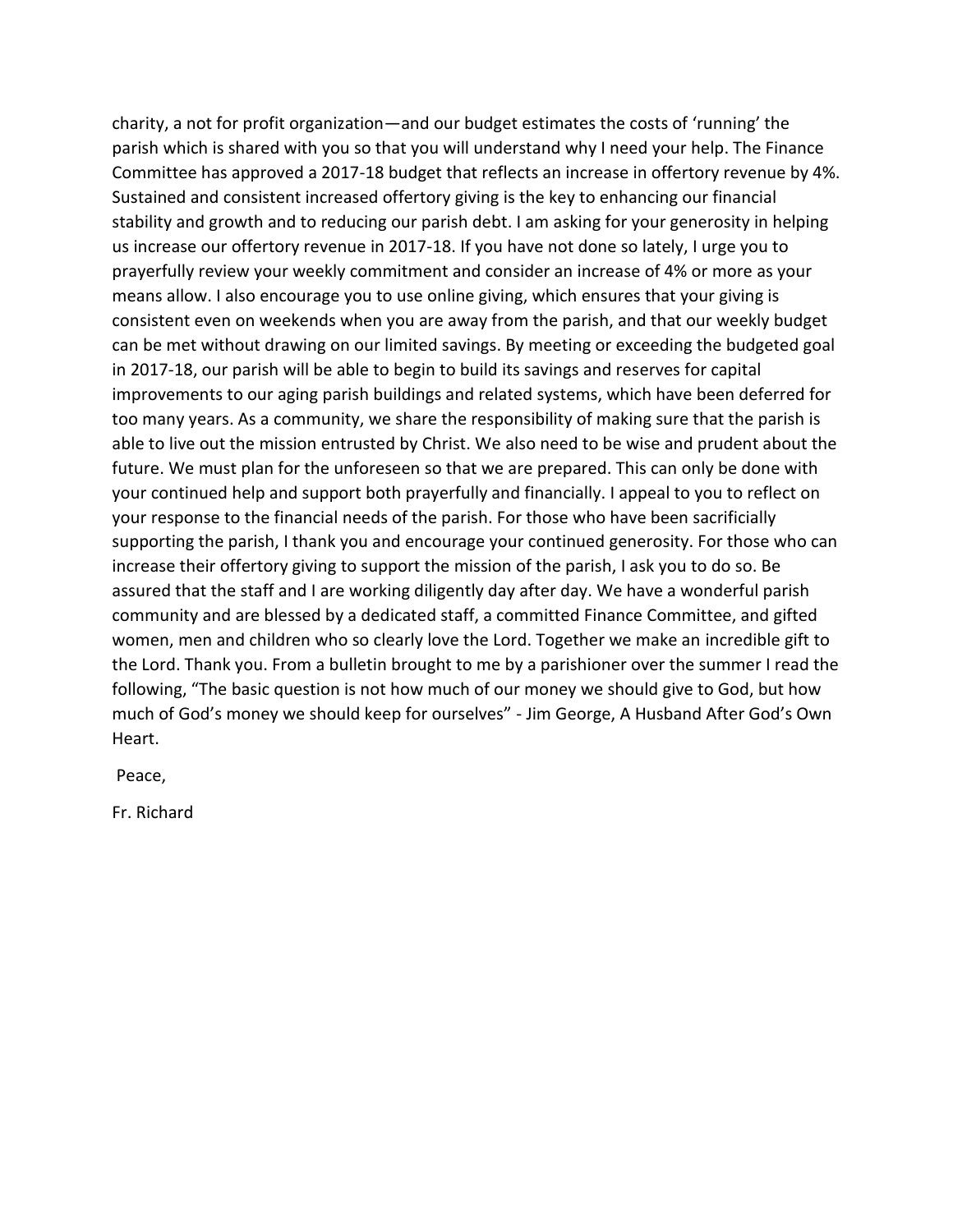## ST. VINCENT de PAUL PARISH - FINANCIAL REPORT

## To our Parish Family:

We have recently completed and filed our Diocesan Reports (Parish and Cemetery) for the 2016-17 fiscal year and approved the Parish budget for 2017-18. Questions on our finances may be directed to Alan Tangreti (Finance Committee Chairman alan.j.tangreti@morganstanley.com), George Rachmiel (Finance Committee Member grachmiel@msn.com) or any Finance Committee member (see below).

PARISH: The Offertory collection revenue decline of almost 7% from the prior year (\$842,318 vs. \$900,907) is a major concern. The Parish needs an average weekly Offertory collection of about \$14,000 just to meet operating expenses. This assumes that the Christmas & Easter collections and other revenue remain at the current level and that no major unforeseen operating or capital expenses are incurred. Last year our average weekly collection was slightly under \$13,000. Our 2017-18 budget assumes a 4% increase in revenue, which can only be accomplished by each family prayerfully considering their giving level and, where possible, increasing giving by 4% or more as their means allow. We are actively pursuing any and all revenue opportunities for the Parish, including the full use of the school building.

You will note that we are facing a significant increase (from \$61,832 to \$92,477) in our Diocesan Assessment (Project Faith) this fiscal year. This assessment is based upon a fixed percentage of Parish revenue, which increased this year from 8% to 12% because we no longer have a school. Our overall expense budget for 2017-18 calls for a modest reduction of about 3%, with a slight decrease in salaries and an anticipated reduction in the unpredictable expenses for the Parish Plant & Equipment.

Please see the schedule on the back of this page for more details on actual results and budget expectations.

Our Parish Savings remains at \$41,000. We consider this amount dangerously low and possibly inadequate in the event of unforeseen operating or capital expense. Please consider legacy giving to the Parish in your estate planning. We have been blessed by those who came before us and we need to remember our successors. The Parish office can help if you need information on how to accomplish this.

As you will recall, our Parish exceeded its goal for the Diocesan Partners in Faith Campaign. In February of this year we received the fourth (and possibly final) rebate from the Diocese of \$34,000. These funds, along with prior rebates are restricted for capital projects. The campus wide paving and curb repair project, completed last year at a cost of \$175,000 was paid for out of this capital project reserve, which has depleted its balance to \$33,000 as of June 30, 2017.

**ENDOWMENT FUND.** With the closing of our School, the sole use of the Endowment Fund is tuition aid for children of the Parish who attend neighboring Catholic Schools and for programs of religious education sponsored or conducted by the Parish The tuition aid is based on application and demonstrated need (although we will pay the tuition differential if our children are charged a higher rate than other attendees of that school). For the fiscal year ended June 30, 2017, \$212,525 was disbursed to schools for the prior and current year on behalf of approximately 45 students. In addition, \$44,400 was used to support our Bold Youth Program for teens of the Parish. As of June 30, 2017, the value of our professionally managed Endowment Fund was \$432,249.

BUILDING FUND: The 2<sup>nd</sup> collection on the last week-end of each month continues to be designated for debt service on the loan for our completed Church addition and expansion. Our monthly debt service payment of \$3,524 has been covered by this collection. The balance due on the Parish debt at June 30, 2017 was \$675,938.

CEMETERY: Last year, we had 17 burials in our Parish Cemetery. Income from Grave Sales & Openings was adequate to cover expenditures. Perpetual Care funds have been prudently invested and are considered sufficient to fund future obligations.

## Respectfully submitted - STVDP FINANCE COMMITTEE:

Alan Tangreti (Chairman), George Rachmiel, Rita Mozer, Bill Cozine, Tim Wallisch & Nancy Giacumbo